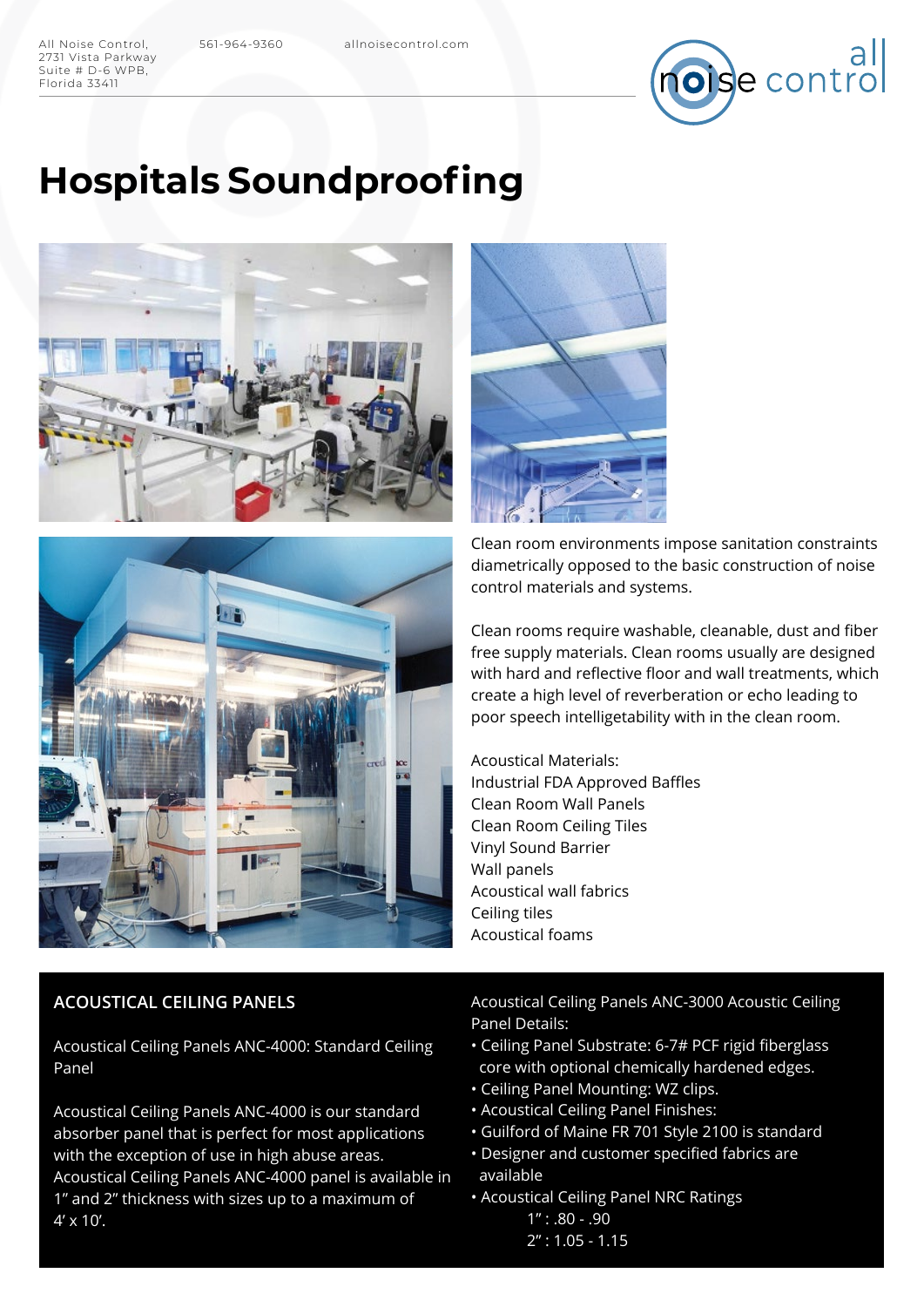

## **CEILING BAFFLES**

Why Choose Ceiling Baffles? Besides our acoustical noise control experts and their courteous assistance... Our ceiling baffles are lightweight ceiling baffles and banners you can create unlimted architectural effects that improve sound quality as well as the spaces aesthetics resulting in an ideal acoustical environment.

Ceiling Panels are designed to acoustically treat and soundproof interior wall and ceiling spaces including; schools, music rooms, universities, churches, offices and any space that has reverberation problems.

Ceiling Baffles & Banner Models Available: ANC - 600 Premium Ceiling Baffles ANC - 600P Standard Ceiling Baffles ANC - 700 Ceiling Baffles ANC - 800 Standard Ceiling Baffles

Physical Properties Dimensions: 24" x 48" Thickness: 1.5" Weight: 4 pounds Fire Rating: ASTM E 84 Class A rated Edge Construction: Heat sealed seams Core: 2 pound fiberglass Surface Finish: PVC vinyl covering Density: 2 pounds per cubic foot

#### **SOUNDPROOFING WALL PANELS**

Acoustical Wall panels are sound absorbing panels that can mount directly to walls or ceilings through a variety of adhesives, impaling clips, hook & loop fasters etc. They are designed to stop noise control issues with their powerful sound absorbing acoustical materials. They are frequently used in offices as they not only prevent noise pollution but increase speech intelligibility by reducing reverberation and echoes

Improving sound and clarity for movies, sports, video games and a home theater Reduces echo and reverberation in large halls, gymnasiums, classrooms, auditoriums, and churches Reduces noise in crowded spaces, restaurants and bars Provides perfect conditions in recording studios and control rooms

## **WHAT IS SOUNDPROOFING?**

Soundproofing prevents sound from traveling. Soundproofing products block sound from leaving or entering a room and typically located inside walls.

## **WHAT IS SOUND ABSORPTION?**

Sound absorption is the process by which sound waves are being blocked by a soft surfaces. Sound absorption products are intended to absorb unwanted noise, like echo, within a space. Sound absorption material is often called soundproofing.

## **WHY CHOOSE ANC SOUND ABSORBING ACOUSTICAL WALL PANELS?**

Our sound absorbing wall panels are Class A FIRE RATED per ASTM E-84 Light weight easy to install on walls or ceiling applications Available in 1" and 2" thickness Sizes from 2' X 2' to 4' X 10' and custom sizes all available Hardened Wrapped Edge

## **ACOUSTICAL WALL PANEL MODELS AVAILABLE:**

Acoustical Standard Wall Panels ANC-3000 High Impact Acoustical Wall Panels ANC-3100 Stop Noise Wall Panels ANC-3500 Partition Kits for ANC-3000 Wall Panels Custom Printed Acoustical Wall Panels





Fabric Color Chart Acoustic Fabric Chart

Guilford Acoustic Fabric Acoustic Color Fabric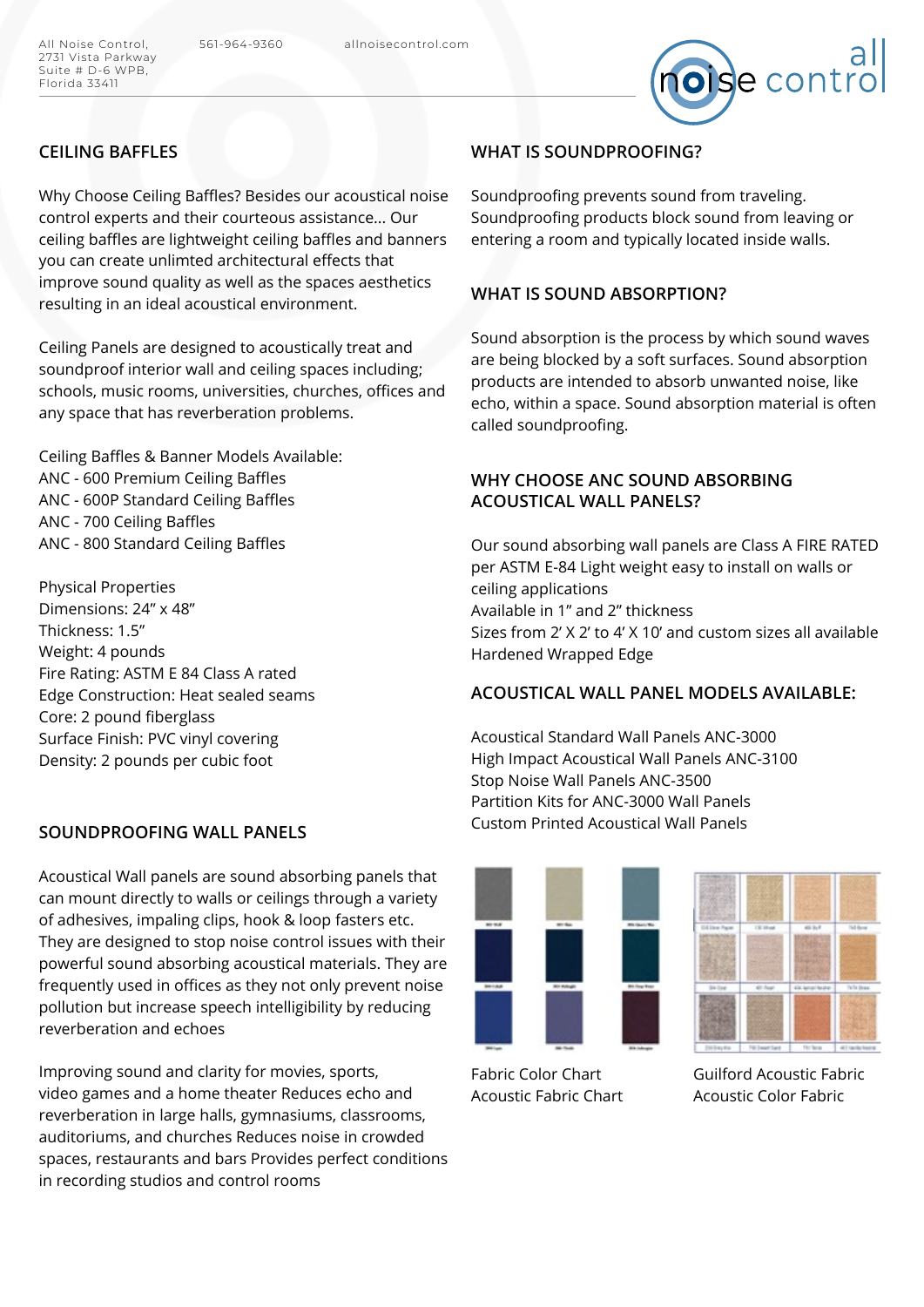All Noise Control, 561-964-9360 allnoisecontrol.com



## **CEILING CLOUDS**

Ceiling Clouds are perfect for the reduction of sound in ceiling areas. They are suspended horizontally with D-Rings (for panels up to 4' x 4') or T-grid attachment for larger panels.

Ceiling Clouds are constructed with a 6-7# PCF rigid fiberglass absorber core. The edges are available in natural or chemically hardened and are available in 4 edge profiles.

#### Suspended Acoustic Solutions

Sound Absorption Ceiling clouds are a very effective treatment for the reduction of sound in ceiling areas. All Noise Control Sound Absorption Ceiling clouds are suspended horizontally, with our eye hook or t-grid attachment mounted to the cloud at the time of shipment.

Sizes: Standard up to 4' x 10' (custom sizes & shapes available)

Face & edges are wrapped in fabric or perforated vinyl to match or accentuate the room design. Acoustic Applications - Auditoriums, Industrial Acoustics

and more

Sound Absorption Ceiling Cloud Details: Wall Panel Substrate 6-7# PCF rigid fiberglass core with optional chemically hardened edges. Sound Absorption Ceiling Cloud Mounting:

Eye hooks

T-grid

Acoustical Ceiling Cloud NRC Ratings

| 1/2" | .50-.60      |
|------|--------------|
| 1"   | .80-.90      |
| 1 ½  | $.90 - 1.00$ |
| ን"   | 1.05-1.15    |

Sound Absorption Ceiling Cloud Edge Details: Square, Bevel, Radius, Miter

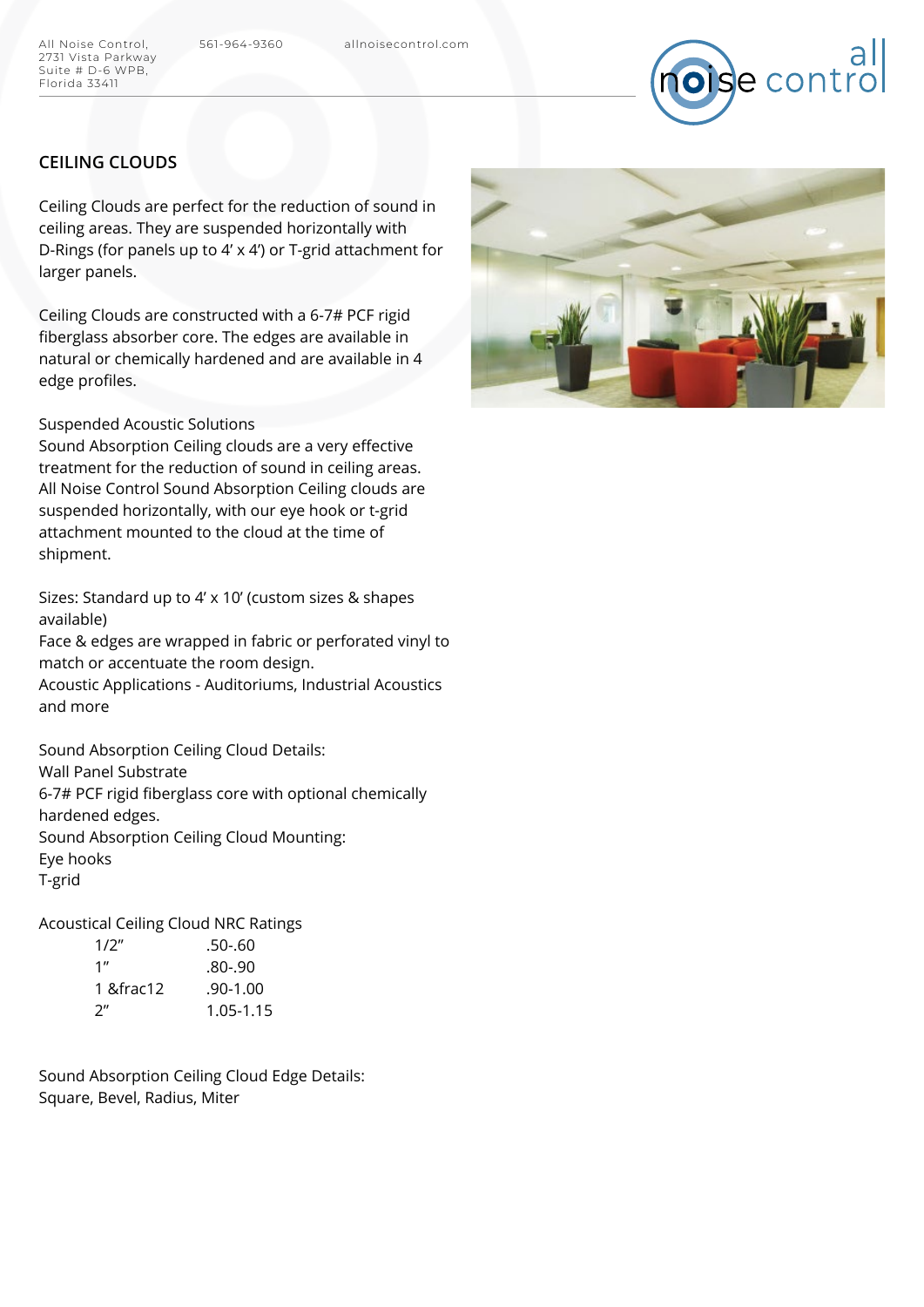

SPEC DATA SHEET

2731 Vista Parkway Suite # D-6 WPB, Florida 33411

# **SOUND ABSORBERS**

BAFFLE-SERIES FIBERGLASS ABSORBERS

#### **SANITARY BAFFLE**

Baffles reduce the reflection of sound waves by adding soft, porous, open-celled materials to an environment. These USDA approved baffles are a durable and virtually rip-proof method of adding sound absorption to reverberant areas. The sound absorption core is completely encapsulated in a reinforced polyester film. The white facing reflects light, which adds to the illumination in a room. Standard size is 4'x2' with two brass grommets on one four foot side.

- USDA approved
- Washable
- Stain resistant
- NRC rating up to 12.8 per 4'x2' baffle
- Choice of core densities (1.6 lb or 3.0 lb)

#### **APPLICATION**

Typical uses include in food processing plants, bottling lines, clean rooms, hospitals, wineries, swimming pools, animal hospitals, and institutional kitchens.



## **PRODUCT DATA:**

| Description                         | 1.6 lb/ft3 or 3.0 lb/ft3 fiberglass core<br>fully encapsulated in a virtually rip<br>proof reinforced white reinforced<br>polyester film. |                                              |  |  |  |
|-------------------------------------|-------------------------------------------------------------------------------------------------------------------------------------------|----------------------------------------------|--|--|--|
| Nominal thickness<br>Standard sizes |                                                                                                                                           | Type "A" -1 1/2" : Type "B" -2"<br>48" x 24" |  |  |  |
| Temperature Range                   |                                                                                                                                           | $-40^{\circ}$ to $+220^{\circ}$ F            |  |  |  |

|                | <b>OCTAVE BAND FREQUENCIES (Hz)</b> |       |       |       |        |        |           |  |
|----------------|-------------------------------------|-------|-------|-------|--------|--------|-----------|--|
| <b>Product</b> | 125                                 | 250   | 500   | 1000  | 2000   | 4000 N | <b>RC</b> |  |
| Type "A" 1     | .15                                 | 5.268 | .00   | 10.9  | 9.345  | .50    | 8.40      |  |
| Type "B" 1     | .00                                 | 8.09  | 14.65 | 15.72 | 12.684 | .93    | 12.8      |  |

Test method: ASTM C423-90a and C423-81

## **(SABINS per 4'x2' baffle)**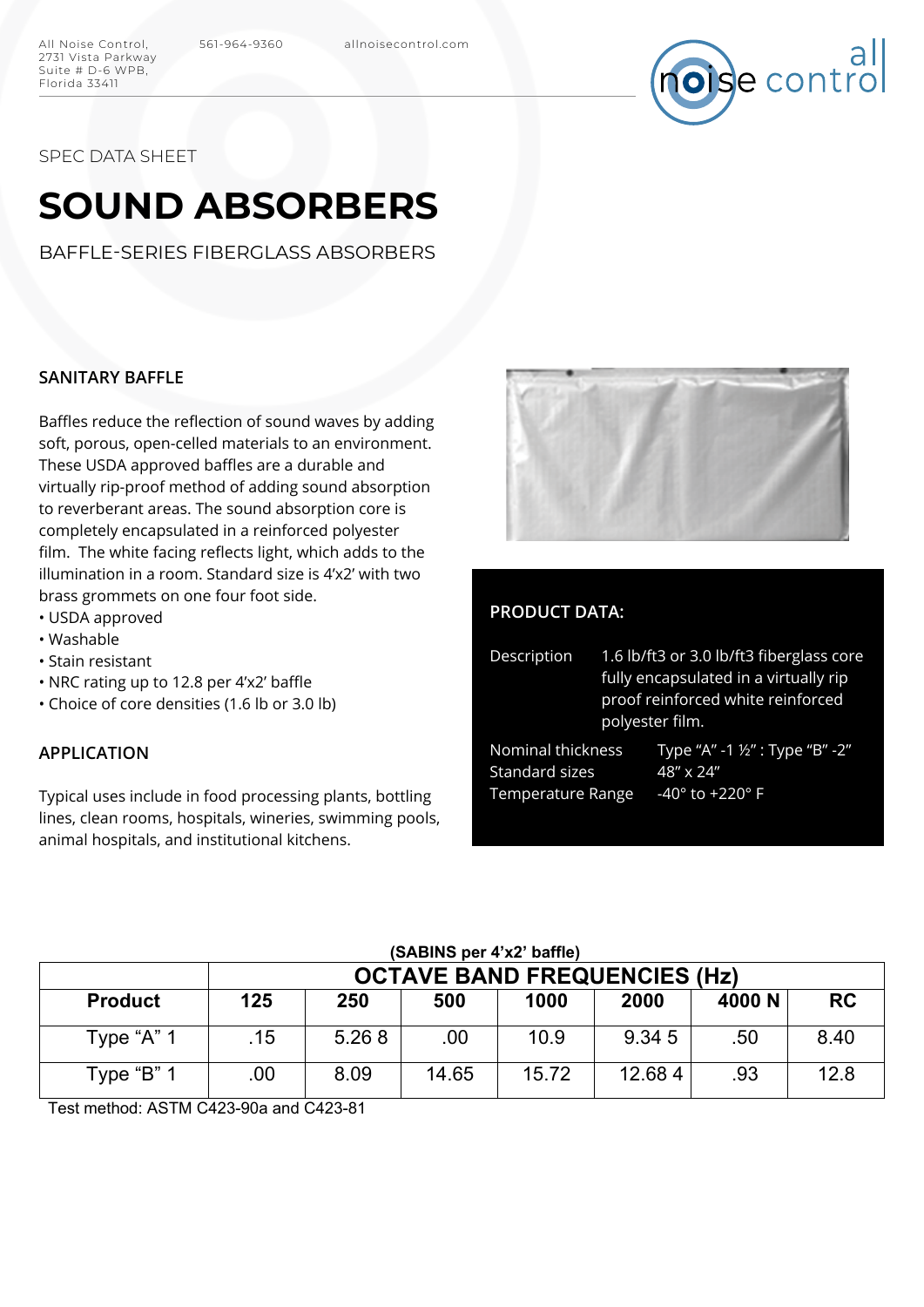All Noise Control, 561-964-9360 allnoisecontrol.com 2731 Vista Parkway Suite # D-6 WPB, Florida 33411



# **Mass Loaded Vinyl Barrier, MLV**

#### **WHAT IS MLV?**

Mass Loaded Vinyl (MLV) is a safe, non-toxic noise barrier designed to hang as a limp mass in a variety of soundproofing applications.

#### **WHAT IS A SOUNDPROOFING BARRIER?**

Noise barrier or sound barrier products add mass to a wall, ceiling, floor, or enclosure serving as a highly effective soundproofing solution - at an affordable price. Soundproofing barriers are typically installed directly on the studs or joists to reduce noise transmission between the source of the sound and the destination.

### **WHAT IS STC?**

Sound Transmission Class (STC) is a rating assigned to a material or an assembly of materials representing the transmission loss or reduction in sound between the source and the target. A standardized test, performed in an acoustics lab, measures the transmission loss between a Sound Source and a room. Measurements are taken over a range of 6 different frequencies ranging between 125Hz and 4000Hz. This frequency band covers the speech range.

Vinyl Sound Barrier - This high density thin, weighted Soundproofing barrier, constructed of non reinforced high temperature fused vinyl with no lead filters. Weighs one pound per square foot and is 1/8" thick. Apply to block transmission of sound through walls, floors, and ceilings. Also effective as a pipe and duct wrap to damper vibrations and reduce noise. Also available in a reinforced version designed to sustain it's own vertical weight for suspension.

## **CLEAR VINYL BARRIER FLEXIBLE REINFORCED MATERIAL**

ANC's Industrial ANC-VB60R flexible noise barrier is a 1 lb psf reinforced loaded vinyl barrier used to stop the transmission of noise from one area to another. Typically used as Barrier panels in an acoustical enclosure, or as the barrier component in Industrial composite products. Curtain panels are typically constructed with grommets across the top and mating hook and loop closures on the vertical edges. Standard rolls measure 54" wide x 30' long or 54" wide x 60' long.



#### **MASS LOADED VINYL BARRIER, MLV**

Mass Loaded Vinyl (MLV) is a safe, non-toxic noise barrier designed to hang as a limp mass in a variety of soundproofing applications. Vinyl Sound Barrier - This high density thin, weighted Soundproofing barrier, constructed of non reinforced high temperature fused vinyl with no lead filters. Weighs one pound per square foot and is 1/8" thick. Apply to block transmission of sound through walls, floors, and ceilings. Also effective as a pipe and duct wrap to damper vibrations and reduce noise. Also available in a reinforced version designed to sustain it's own vertical weight for suspension.

#### **CEILING TILE BARRIER**

Ceiling Barrier Tiles with Soundproofing Vinyl Sound Barrier: We carry a ceiling tile barrier tile with 1" fiberglass & 1 pound scrim faced Vinyl Sound Barrier material.

Call our specialist for details or view a usage diagram here.

Mass Loaded Soundproofing Vinyl Barrier Material Test Specs

Sound Transmittion Loss Specs - Mass Loaded Vinyl Barrier Material